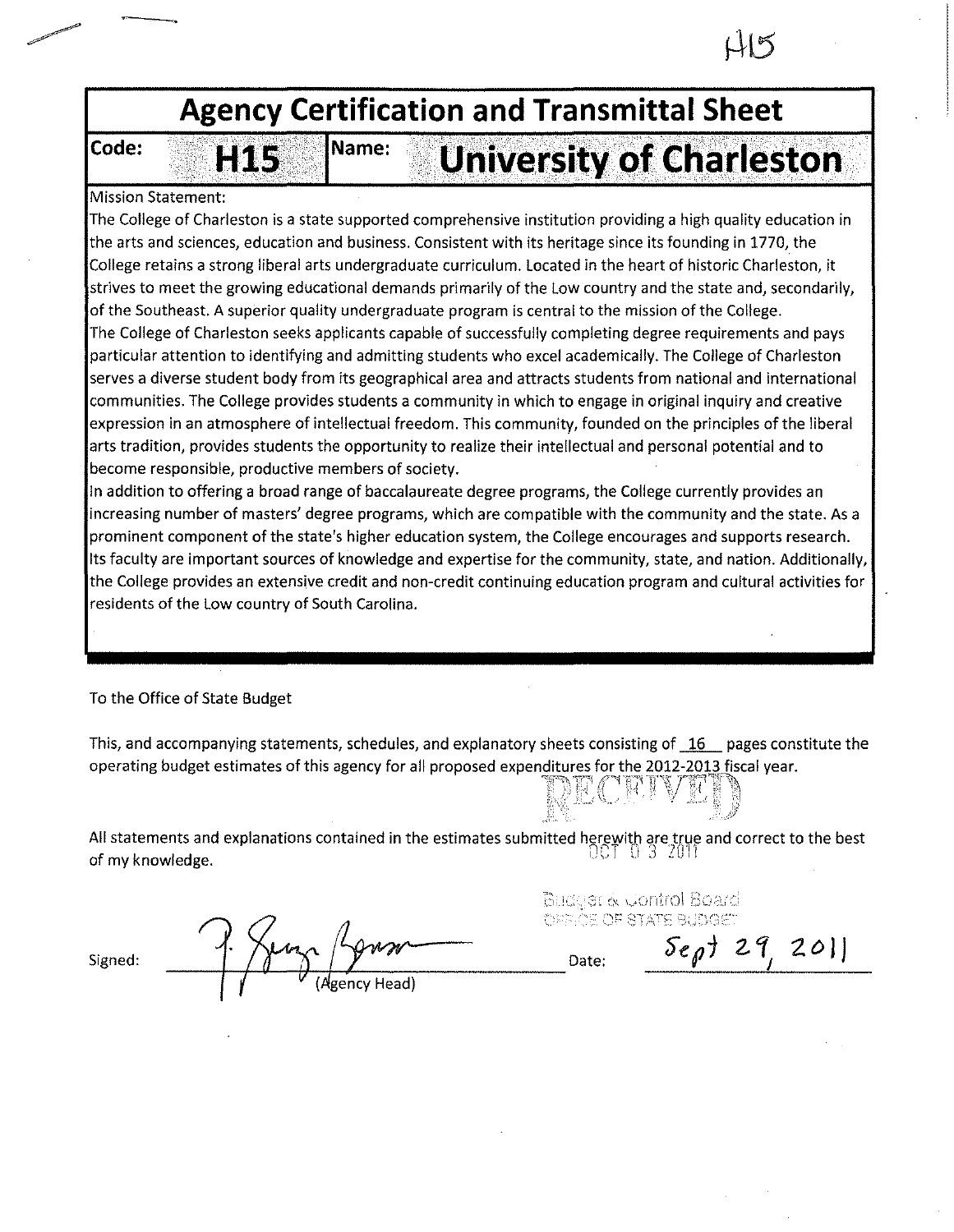#### **I. EXECUTIVE SUMMARY**

### A. **Agency Section/Code/Name:**

10-H15-University of Charleston

#### B. **Summary Description of Strategic or Long-Term Goals:**

#### Core Purpose

To pursue and share knowledge through study, inquiry and creation in order to empower the individual and enrich society.

## Core Values

Academic Excellence

• Educational excellence that furthers intellectual, creative, ethical and social development through a broad range of programs centered on the liberal arts and sciences.

Student-Focused Community

• Student-focused community that embraces mutual respect, collaboration and diversity for the welfare of the individual and the institution.

#### Power of Place

• The history, traditions, culture and environment of Charleston and the Lowcountry that foster distinctive opportunities for innovative academic programs and relationships that advance our public mission in the city of Charleston, the state of South Carolina and the world.

#### Goals

• Provide students a highly personalized education based on a liberal arts and sciences core and enhanced by opportunities for experiential learning.

• Develop or enhance nationally recognized undergraduate, graduate and professional programs in areas that take advantage of our history, culture and location in Charleston and contribute to the well-being of the region.

• Provide students the global and interdisciplinary perspectives necessary to address the social, economic, environmental, ethical, scientific and political issues of the 21st century.

• Establish and promote a vibrant campus-life atmosphere dedicated to education of the whole person through integration of curricular and co-curricular or extracurricular activities.

• Create a sustainable financial model that enables the envisioned future.

#### C. **2011-2012 Agency Recurring Base Appropriation:**

| State   | \$17,834,379  |
|---------|---------------|
| Federal | \$17,000,000  |
| Other   | \$183,536,496 |

D. **Number of Budget Categories:** 2

# E. **Agency-wide Vacant FTEs**

Vacant FTEs as of July 31, 2011: 127.419 % Vacant 9.56 %

#### F. **Efficiency Measures:**

The College of Charleston continues to engage in collaborative efforts with other local higher education institutions to achieve efficiencies. Additionally, in Fall 2010, the College instituted the Comprehensive Program for Quality and Efficiency (CPQE) which is a mechanism for the ongoing review of the management, programs, divisions, and offices of the College of Charleston. Grounded in nine core principles, the CPQE specifically addresses quality enhancement, productivity improvement, and cost containment.

#### G. **Number of Provisos:**

 $\Omega$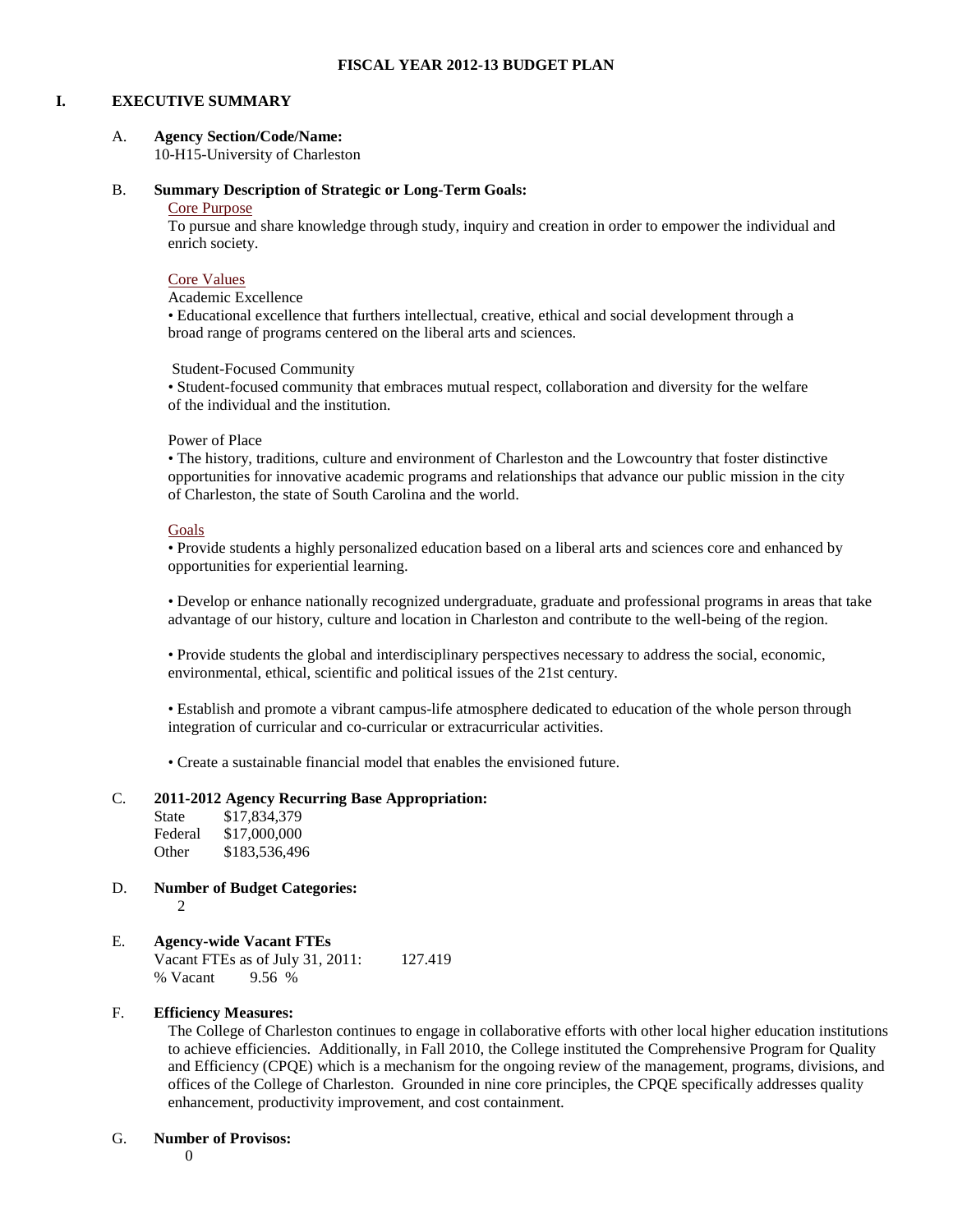#### **IIA. OPERATING BUDGET PROGRAMS**

**Agency Section/Code/Name: 10-H15-University of Charleston**

#### **SUMMARY OF OPERATING BUDGET PROGRAMS FOR FY 2012-13**

|                                | <b>OPERATING BUDGET PROGRAMS</b>                                                                                                                                            |                 | <b>FUNDING</b>       |              |            |             | <b>FTEs</b> |              |         |        |          |
|--------------------------------|-----------------------------------------------------------------------------------------------------------------------------------------------------------------------------|-----------------|----------------------|--------------|------------|-------------|-------------|--------------|---------|--------|----------|
|                                | <b>Activity</b>                                                                                                                                                             | <b>Activity</b> | <b>Non-Recurring</b> | Recurring    |            |             |             |              |         |        |          |
| <b>Title</b>                   | Name                                                                                                                                                                        | No.             | State                | <b>State</b> | Federal    | Other       | Total       | <b>State</b> | Federal | Other  | Total    |
| <b>Education &amp; General</b> |                                                                                                                                                                             |                 |                      | 18,111,904   | 18,500,000 | 146,407,407 | 183,019,311 | 488.38       |         | 738.05 | l,226.43 |
| <b>III.</b> Auxiliary Services |                                                                                                                                                                             |                 |                      |              |            | 42,250,000  | 42,250,000  |              |         | 103.75 | 103.75   |
|                                |                                                                                                                                                                             |                 |                      |              |            |             |             |              |         |        | 0.00     |
|                                |                                                                                                                                                                             |                 |                      |              |            |             |             |              |         |        | 0.00     |
|                                |                                                                                                                                                                             |                 |                      |              |            |             |             |              |         |        | 0.00     |
|                                |                                                                                                                                                                             |                 |                      |              |            |             |             |              |         |        | 0.00     |
|                                | For additional rows, place cursor in this gray box and press "Ctrl" + "b". (You need to start in this gray box for each row needed or the formulas will not copy properly.) |                 |                      |              |            |             |             |              |         |        |          |
|                                | TOTAL OF ALL OPERATING BUDGET PROGRAMS<br>488.38<br>841.80<br>188.657.407<br>225.269.311<br>0.00<br>18.111.904<br>18.500.000                                                |                 |                      |              |            |             | 1.330.18    |              |         |        |          |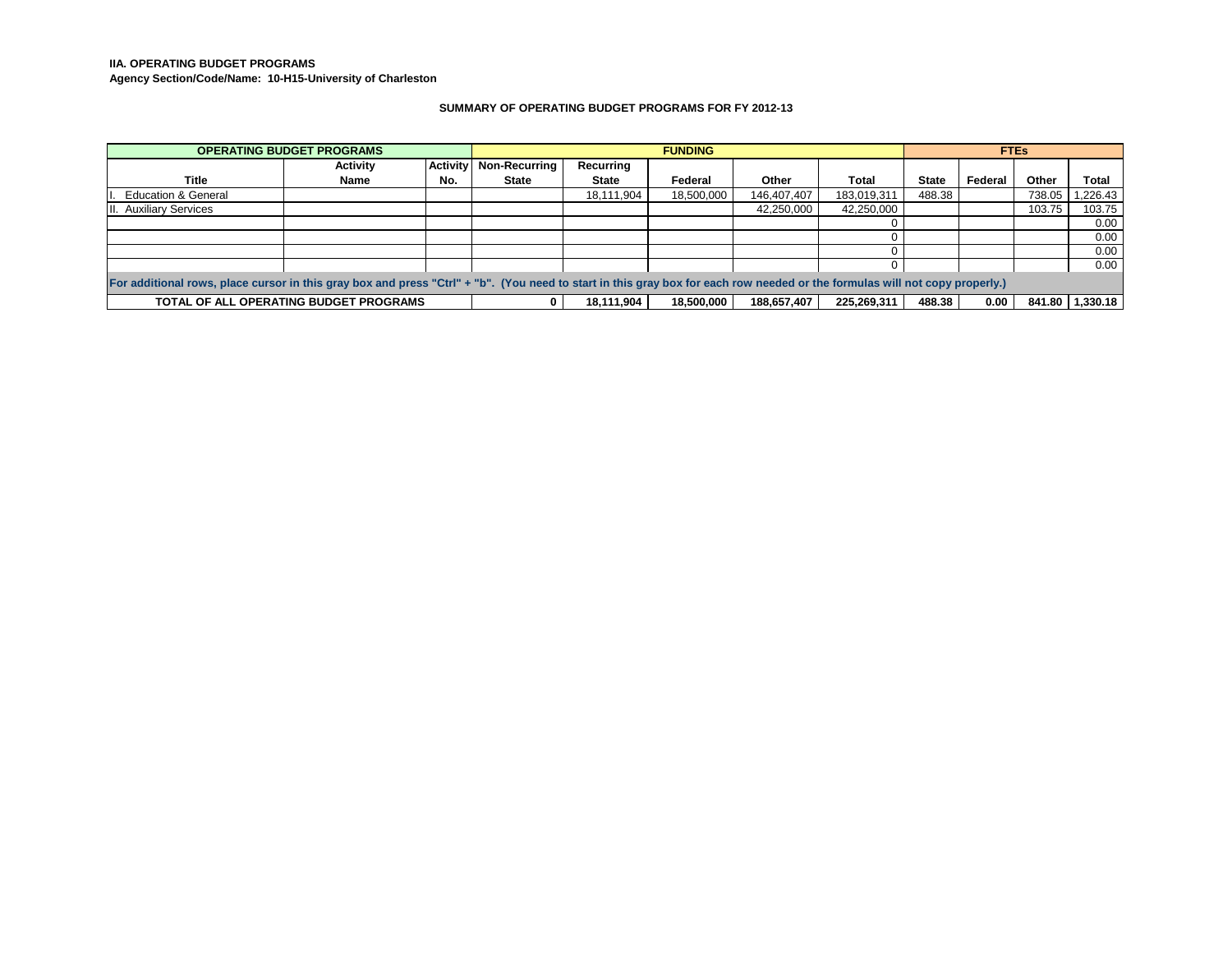# **SUMMARY OF CAPITAL BUDGET/NON-RECURRING REQUESTS FOR FY 2012-13**

|             | <b>CAPITAL BUDGET/NON-RECURRING REQUESTS</b>                                                                                                                                   |                 |                 | <b>Additional</b> | <b>Previously</b>  | <b>Total</b>      |            |  |
|-------------|--------------------------------------------------------------------------------------------------------------------------------------------------------------------------------|-----------------|-----------------|-------------------|--------------------|-------------------|------------|--|
| Project     | Project                                                                                                                                                                        | <b>Activity</b> | <b>Activity</b> | <b>State</b>      | <b>Authorized</b>  | <b>Other Fund</b> | Project    |  |
| No.*        | <b>Name</b>                                                                                                                                                                    | <b>Name</b>     | No.             | <b>Funds</b>      | <b>State Funds</b> | <b>Sources</b>    | Total      |  |
|             | Rita Hollings Science Center                                                                                                                                                   |                 |                 |                   |                    |                   |            |  |
| H15-PG-9647 | Renovation                                                                                                                                                                     |                 |                 | 41,000,000        |                    |                   | 41,000,000 |  |
|             |                                                                                                                                                                                |                 |                 |                   |                    |                   |            |  |
|             |                                                                                                                                                                                |                 |                 |                   |                    |                   |            |  |
|             |                                                                                                                                                                                |                 |                 |                   |                    |                   |            |  |
|             |                                                                                                                                                                                |                 |                 |                   |                    |                   |            |  |
|             | For additional rows, place cursor in this gray box and press "Ctrl" + "c". (You need to start in this gray box for each row needed or the formulas<br>will not copy properly.) |                 |                 |                   |                    |                   |            |  |
|             | TOTAL OF ALL CAPITAL BUDGET/NON-RECURRING REQUESTS                                                                                                                             |                 |                 | 41,000,000        |                    |                   | 41,000,000 |  |

\*if applicable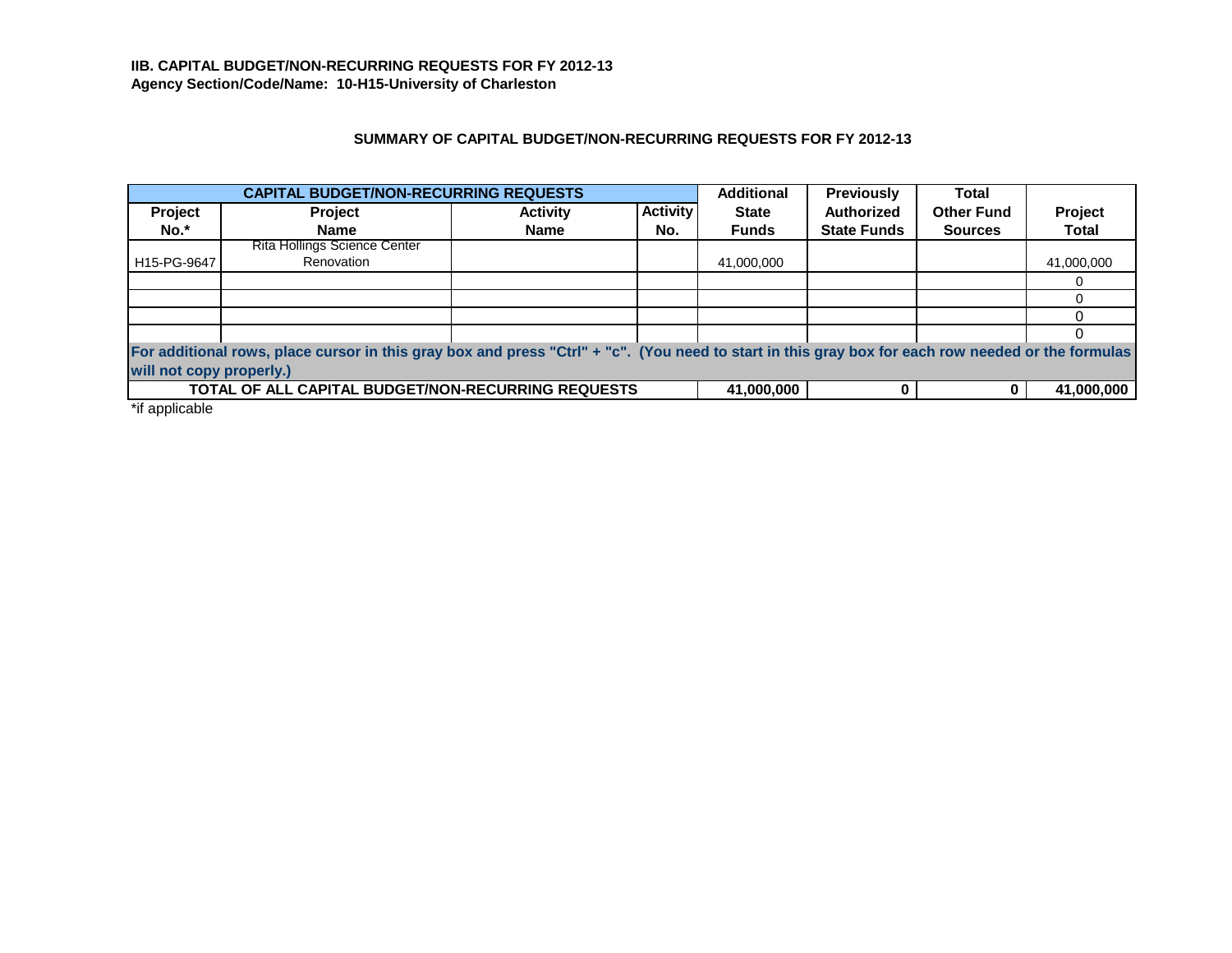### **A. Summary description of programs and how they relate to the mission of the agency:**

As a state-supported, comprehensive university, the College of Charleston provides a high quality education in the arts and sciences, education and business. The College maintains its financial records consistent with the National Association of College and University Business Officers and Governmental Accounting and Standards Board financial and reporting requirements. The NACUBO classifications for expenditures as they relate to the College are as follows:

- Instruction: expenditures for instructional departments and divisions for both credit and non-credit activities.
- Research: expenditures for activities organized to produce research outcomes commissioned by an agency external to the institution or separately budgeted by a unit within the institution.
- Public Service: expenditures for activities primarily providing non-instructional services beneficial to groups external to the institution; examples would be seminars, community service, extension programs, etc.
- Academic Support: expenditures for support services integral to the primary mission of instruction, research and public service. Examples would be libraries, museums, galleries, academic computing, academic administration, and course and curriculum development.
- Student Services: expenses for admissions, registrar activities, and activities whose primary purpose is to contribute to students' well-being and to their intellectual, cultural and social development outside the formal instructional program. Examples would be career guidance, counseling, financial aid, leadership programs, etc.
- Institutional Support: expenditures for day-to-day operational support of the institution including general administration, executive direction and planning, legal and fiscal operations, mail services, human resources, information technology, etc.
- Operation and Maintenance of Plant: expenditures for operations established to provide service and maintenance related to grounds and facilities. Examples would be utilities, fire, life and environmental safety, public safety, property insurance, custodial services, etc.
- Scholarships and Fellowships: expenditures given as outright aid for tuition and fees in the form of grants, scholarships, fellowships, and trainee stipends to students enrolled in formal course work, either for credit or noncredit.

#### **B. Budget Program Number and Name:**

I. Education and General

#### **C. Agency Activity Number and Name:**

|  |  | Note: If more than one activity maps to this program; provide all activity numbers, names, and approximate funding amounts. |  |
|--|--|-----------------------------------------------------------------------------------------------------------------------------|--|
|  |  |                                                                                                                             |  |

| Activity      | <b>Activity Name</b>         | State Non- | <b>State</b> | Federal    | Other      | Total      |
|---------------|------------------------------|------------|--------------|------------|------------|------------|
| Number        |                              | Recurring  | Recurring    |            |            |            |
| 367-372; 1694 | Instruction                  |            | 10,736,737   | 131,111    | 60,815,117 | 71,682,965 |
| 373           | Research                     |            | 123,161      | 5,311,320  | 2,666,746  | 8,101,227  |
| 374           | <b>Public Service</b>        |            | 57,958       | 722,068    | 458,058    | 1,238,084  |
| 375           | Academic Support-            |            | 1,023,323    |            | 6,853,153  | 7,876,476  |
|               | Other                        |            |              |            |            |            |
| 376           | Academic Support-            |            | 563,280      |            | 6,272,435  | 6,835,715  |
|               | Libraries                    |            |              |            |            |            |
| 377           | <b>Student Services</b>      |            | 1,380,127    |            | 10,712,558 | 12,092,685 |
| 378           | <b>Institutional Support</b> |            | 3,149,660    |            | 22,597,272 | 25,746,932 |
| 379           | Operation /                  |            | 1,077,658    |            | 20,413,724 | 21,491,382 |
|               | Maintenance of Plant         |            |              |            |            |            |
| 380           | Scholarships &               |            |              | 12,335,501 | 15,618,344 | 27,953,845 |
|               | Fellowships                  |            |              |            |            |            |

#### **D. Performance Measures:**

At the request of the Governor, the President of the College of Charleston along with the Presidents of the other statesupported institutions of higher education, are working to develop the performance measures against which funding allocations could be made. Those recommendations are not complete at this time.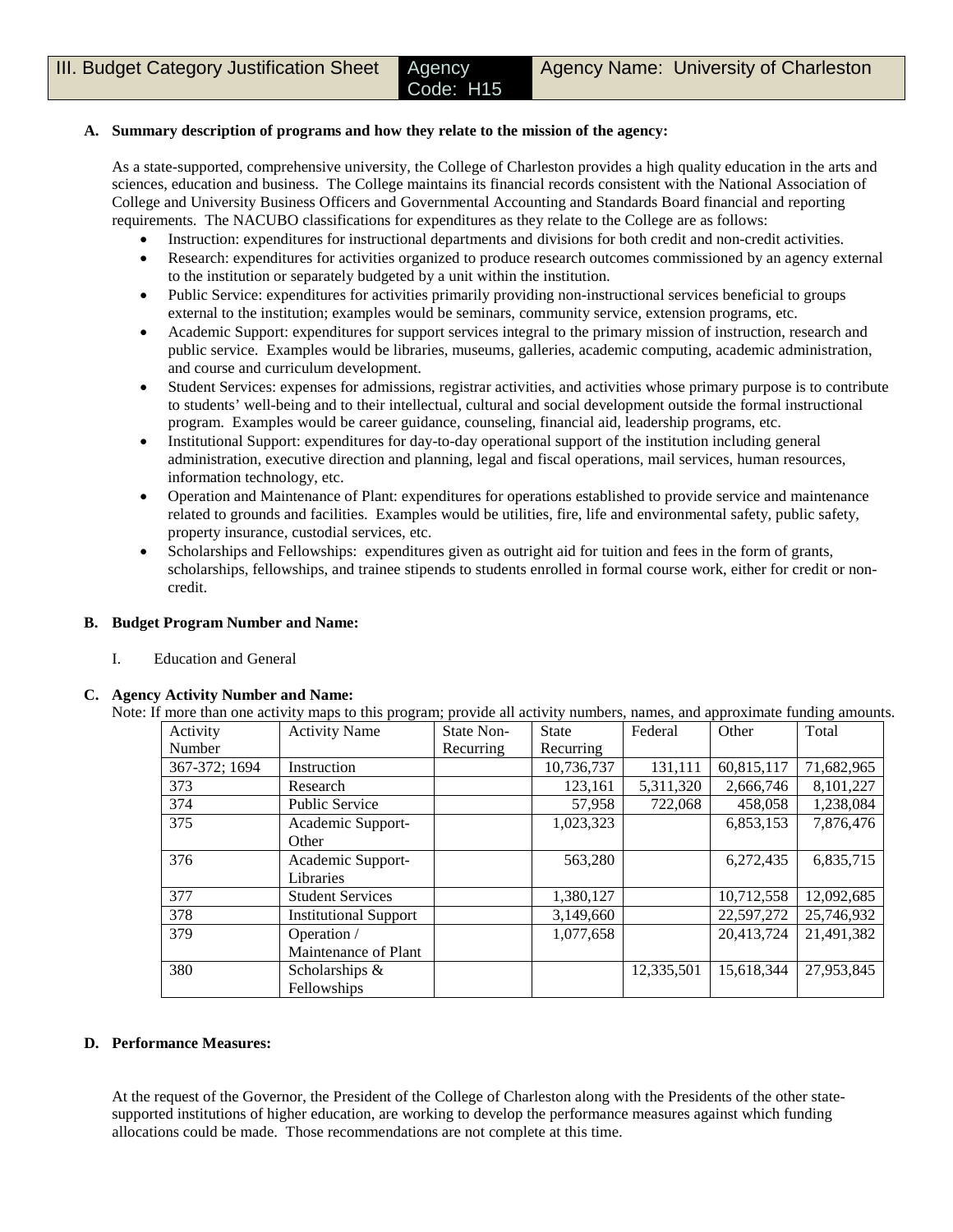Code: H15

However, common metrics used to measure success are retention rates, graduation rates, and SAT scores of entering freshmen. Information for the College is shown below:

**Retention Rates**: The College continues to maintain a higher freshmen one-year retention rate that is several percentage points higher than peer institutions who also participate in the annual Consortium for Student Retention Data Exchange.

|                         |                          | <b>1-year Retention Rate</b> |                    |                           |
|-------------------------|--------------------------|------------------------------|--------------------|---------------------------|
| <b>Entering</b><br>Year | <b>Follow-up</b><br>Year | CofC                         | <b>CSRDE Peers</b> | <b>Number</b><br>of Peers |
| 2007                    | 2008                     | 80.2%                        | 75.1%              | 150                       |
| 2008                    | 2009                     | 82.9%                        | 75.3%              | 145                       |
| 2009                    | 2010                     | 82.2%                        | 75.9%              | 128                       |

**Graduation Rates**: The College measures the percent of our students who enter as first-time freshmen and graduate within six years. The six-year graduation rate has increased steadily over the past 10 years and is consistently higher than peer institutions.

|                         |                          | <b>6-year Graduation Rate</b> |                    |                           |
|-------------------------|--------------------------|-------------------------------|--------------------|---------------------------|
| <b>Entering</b><br>Year | <b>Follow-up</b><br>Year | CofC                          | <b>CSRDE Peers</b> | <b>Number</b><br>of Peers |
| 2002                    | 2008                     | 65.3%                         | 47.2%              | 150                       |
| 2003                    | 2009                     | 65.4%                         | 47.6%              | 145                       |
| 2004                    | 2010                     | 67.0%                         | 48.3%              | 128                       |

**SAT Scores**: The College measures the quality of our incoming students based on SAT scores submitted during the application process. The average SAT scores of the students who enroll as freshmen has consistently remained above 1200, which far exceeds the state and national average of all high school senior SAT test takers.

| <b>Entering Year</b>  | 2003 | 2004 | 2005 | 2006 | 2007 | 2008 | 2009 | 2010 |
|-----------------------|------|------|------|------|------|------|------|------|
| College of Charleston | 1206 | 1208 | 1213 | 1220 | 1220 | 1221 | 1212 | 1211 |
| <b>National</b>       | 1026 | 1026 | 1028 | 1021 | 1017 | 1017 | 1016 | 1017 |
| South Carolina        | 989  | 986  | 993  | 985  | 984  | 985  | 982  | 979  |

## **E. Program Interaction:**

The College maintains a strong liberal arts curriculum in order to provide educational opportunities to students from South Carolina, throughout the U.S., and elsewhere in the world. A superior quality undergraduate program is central to the mission of the College.

The College actively seeks to admit a diverse group of students who excel academically, individuals who will thrive while engaging in original inquiry and creative expression in an atmosphere of intellectual freedom. This community provides students the opportunity to realize their intellectual and personal potential and to become responsible, productive members of society.

In addition to offering a broad range of baccalaureate degree programs, the College also provides a range of master's degree programs that are compatible with the needs of the community and the state. As a prominent component of the state's higher education system, the College encourages and supports research. Its faculty members are important sources of knowledge and expertise for the community, the state and the nation.

## **F. Change Management:**

The core mission of the College of Charleston has not changed over the past five years.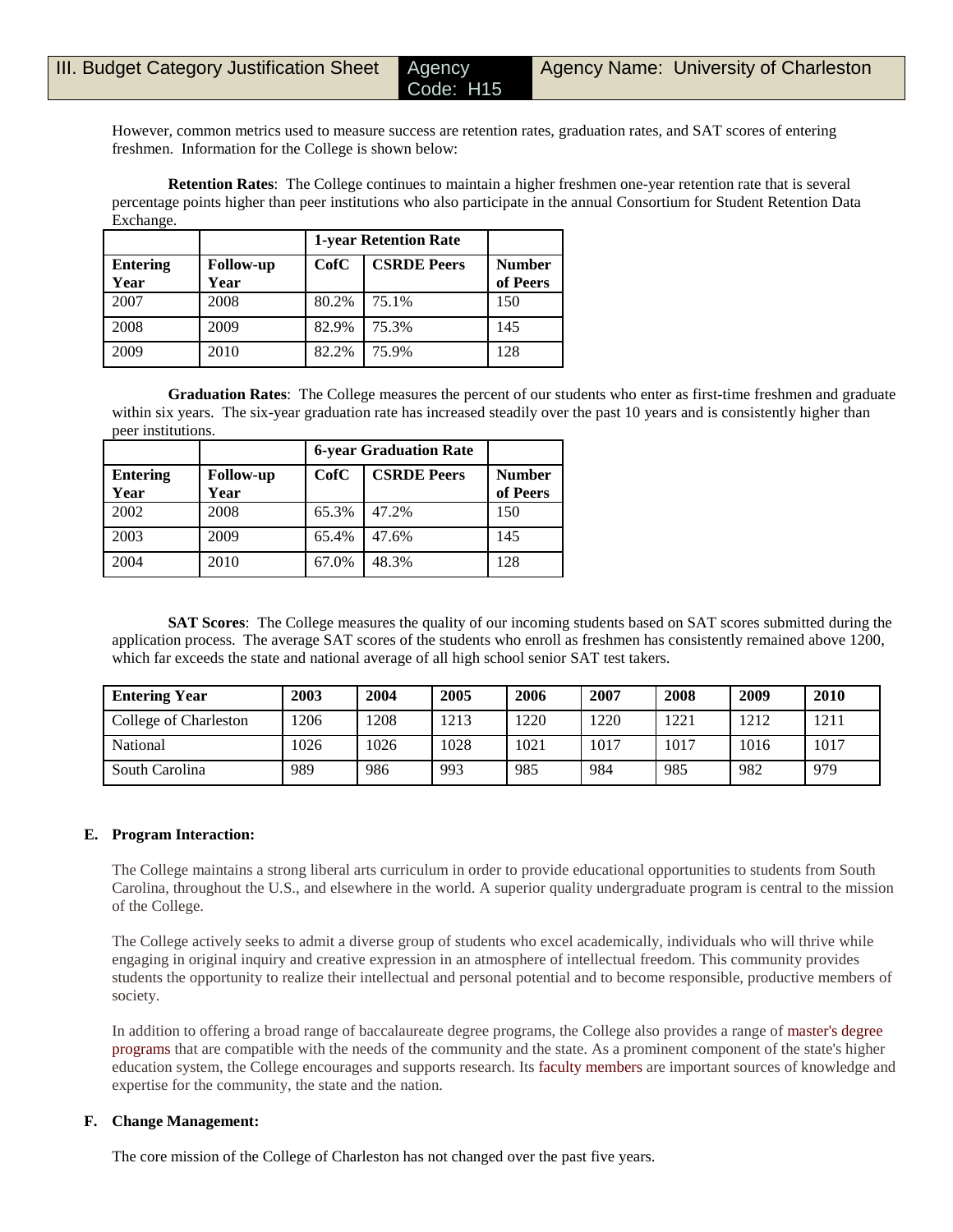Code: H15

## **G. Detailed Funding Information:**

| -<br>FY 2012-13 Cost Estimates:                                                              | <b>State</b><br><b>Non-Recurring</b> | <b>State</b><br>Recurring | Federal      | <b>Other</b>  | <b>Total</b>         |
|----------------------------------------------------------------------------------------------|--------------------------------------|---------------------------|--------------|---------------|----------------------|
| Number of FTEs*                                                                              |                                      | 488.38                    | 0.00         | 738.05        | 1,226.43             |
|                                                                                              |                                      |                           |              |               |                      |
| <b>Personal Service</b>                                                                      | \$0                                  | \$14,663,793              | \$1,869,025  | \$69,301,330  | \$85,834,148         |
| <b>Employer Contributions</b>                                                                | \$0                                  | \$3,448,111               | \$382,767    | \$19,769,112  | \$23,599,990         |
|                                                                                              |                                      |                           |              |               |                      |
| Program/Case Services                                                                        | \$0                                  | \$0                       | \$0          | \$0           | \$<br>$\overline{0}$ |
| Pass-Through Funds                                                                           | \$0                                  | \$0                       | \$0          | \$0           | $\updownarrow$ 0     |
| <b>Other Operating Expenses</b>                                                              | \$0                                  | \$0                       | \$16,248,208 | \$57,336,965  | \$73,585,173         |
|                                                                                              |                                      |                           |              |               |                      |
| <b>Total</b>                                                                                 | \$<br>$\overline{0}$                 | \$18,111,904              | \$18,500,000 | \$146,407,407 | \$183,019,311        |
| * If new FTEs are needed, please complete Section G (Detailed Justification for FTEs) below. |                                      |                           |              |               |                      |

Is this budget category or program associated with a Capital Budget Priority? Yes

If yes, state Capital Budget Priority Number and Project Name: Priority 1 – Rita Hollings Science Center Renovation

Please List proviso numbers that relate to this budget category or programs funded by this category.

## **H. Changes to the Appropriation:**

Please explain any changes, to include re-alignments and funding or FTE increases requested in this year's appropriation, as detailed below:

Funding:

| Year          | State Non- | <b>State Recurring</b> | Federal    | Other (Earmarked) |
|---------------|------------|------------------------|------------|-------------------|
|               | Recurring  |                        |            | or Restricted)    |
| 2011-2012 Act |            | 17.834.379             | 17,000,000 | 142,536,496       |
| 2012-2013 Act |            | 18.111.904             | 18,500,000 | 146,407,407       |
| Difference    |            | 277,525                | 1,500,000  | 3,870,911         |
| % Difference  |            | .6%                    | 8.8%       | 2.7%              |

Explanation of Changes:

State: Health insurance allocation Federal: Anticipated increase in Pell and other financial aid. Other: Annualization of basic operational costs.

## **I. Revenue Estimates:**

Please detail Sources of revenue for this program, identified by SAP fund number if a live SCEIS agency or the STARS number if a STARS agency. If several sources remit to a single subfund that cannot be split by source and appropriation or program, provide an estimate of the revenue dedicated to this program.

| <b>SAP Fund</b> | <b>Source Name</b> | General    | Other        | Earmarked   | Restricted | Federal    |
|-----------------|--------------------|------------|--------------|-------------|------------|------------|
| Number          |                    | Fund       | <b>State</b> |             |            |            |
| 1001            | <b>State</b>       | 18,111,904 |              |             |            |            |
|                 | Appropriation      |            |              |             |            |            |
| 5055            | Federal            |            |              |             |            | 18,500,000 |
|                 | Grants $\&$        |            |              |             |            |            |
|                 | Contracts          |            |              |             |            |            |
| 3036            | College and        |            |              | 139,842,407 |            |            |
|                 | Other Fees         |            |              |             |            |            |
| 3037            | Designated         |            |              | 2,315,000   |            |            |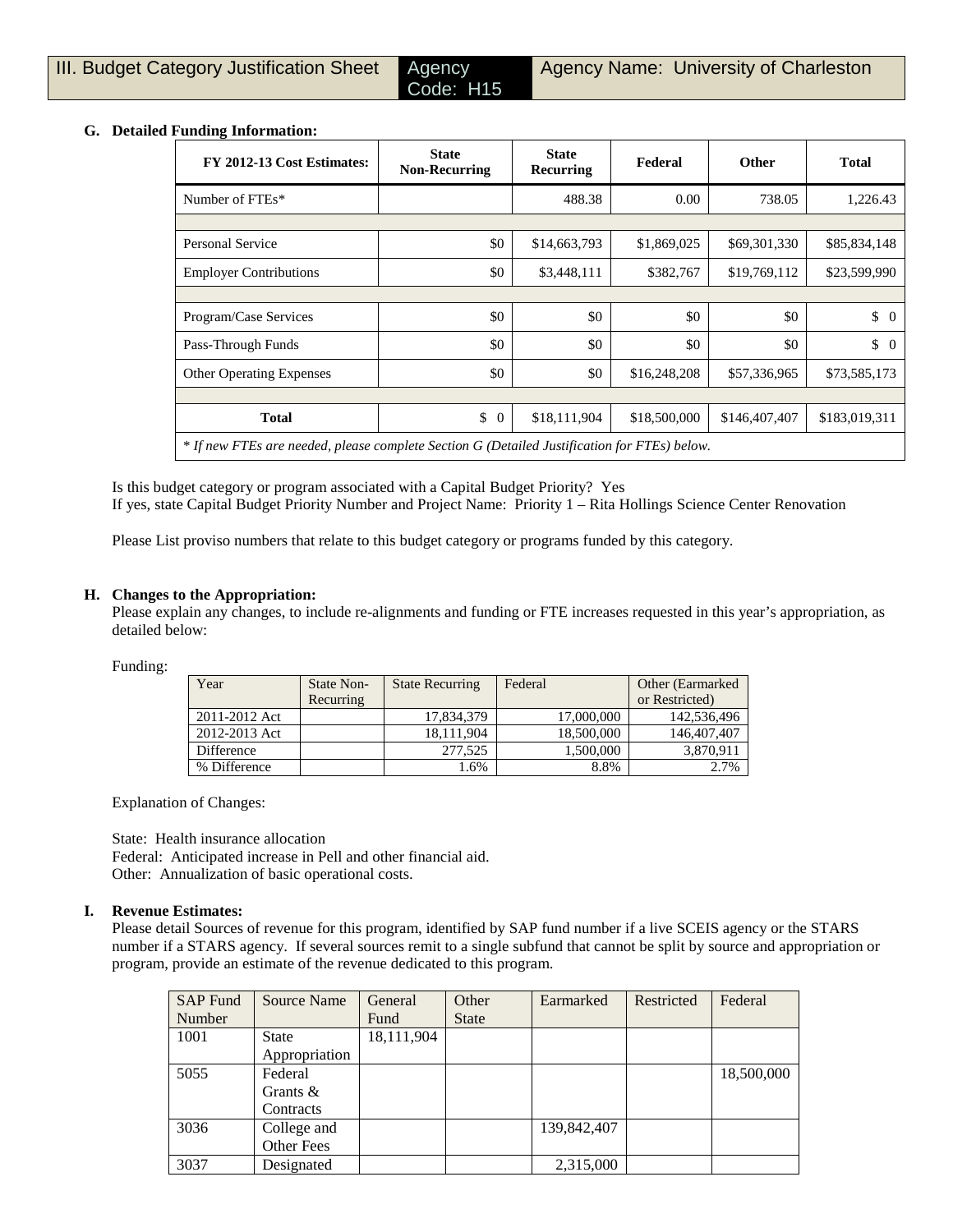|      | and Other  |  |           |  |
|------|------------|--|-----------|--|
|      | Funds      |  |           |  |
| 3228 | Grants and |  | 4,250,000 |  |
|      | Contracts  |  |           |  |

If expenditures for this program are greater than known or estimated revenues and the intent is to bridge part of this shortfall by drawing down balances in agency accounts or reserves, indicate the accounts and amount of the current reserve or balance that will likely be used below.

Please detail the long-term sustainability of this program if cash reserves are needed to operate.

If there is federal fund or other fund spending authority requested above the revenue streams detailed above, please indicate the amount and explanation for each.

### **J. FTE Positions:**

Please detail the number of FTE's filled (F) by the program as of June 30 of each fiscal year, and the number authorized (A) by the Appropriations Act.

| <b>Fiscal Year</b> | <b>State</b>  | Other-<br>Earmarked or<br><b>Restricted</b> | Federal | <b>Total</b> | Temporary,<br><b>Temporary Grant,</b><br><b>Time</b> -limited |
|--------------------|---------------|---------------------------------------------|---------|--------------|---------------------------------------------------------------|
| 2012-2013<br>(A)   | 488.38        | 738.05                                      |         | 1,226.43     |                                                               |
| 2011-2012<br>(A)   | 488.38        | 738.05                                      |         | 1,226.43     |                                                               |
| 2010-2011<br>(F)   | 456.24        | 652.75                                      |         | 1.108.99     |                                                               |
| 2010-2011<br>(A)   | 505.38        | 721.05                                      |         | 1,226.43     |                                                               |
| 2009-2010<br>(F)   | 444.73        | 630.14                                      |         | 1,074.87     |                                                               |
| 2009-2010<br>(A)   | 505.38        | 721.05                                      |         | 1,226.43     |                                                               |
| 2008-2009<br>(F)   | 449.61        | 624.65                                      |         | 1.074.26     |                                                               |
| 2008-2009<br>(A)   | 505.38        | 721.05                                      |         | 1.226.43     |                                                               |
| 2007-2008<br>(F)   | Not Available | Not Available                               |         | <b>Not</b>   |                                                               |
|                    |               |                                             |         | Available    |                                                               |
| 2007-2008<br>(A)   | 505.38        | 666.38                                      |         | 1.171.76     |                                                               |

## **K. Detailed Justification for FTEs:**

- (1) Justification for New FTEs
	- (a) Justification:
	- (b) Future Impact on Operating Expenses or Facility Requirements:

#### (2) **Position Details:**

|                               | <b>State</b> | Federal | <b>Earmarked</b> | <b>Restricted</b> | <b>Total</b> |
|-------------------------------|--------------|---------|------------------|-------------------|--------------|
| Position Title:               |              |         |                  |                   |              |
| Number of FTEs                | $0.00\,$     | 0.00    | 0.00             | 0.00              | 0.00         |
| <b>Personal Service</b>       | \$0          | \$0     | \$0              | \$0               |              |
| <b>Employer Contributions</b> | \$0          | \$0     | \$0              | \$0               |              |

|                               | <b>State</b> | Federal  | <b>Earmarked</b> | <b>Restricted</b> | <b>Total</b> |
|-------------------------------|--------------|----------|------------------|-------------------|--------------|
| Position Title:               |              |          |                  |                   |              |
| Number of FTEs                | $0.00\,$     | $0.00\,$ | 0.00             | 0.00              | 0.00         |
| Personal Service              | \$0          | \$0      | \$0              | \$0               | ۰            |
| <b>Employer Contributions</b> | \$0          | \$0      | \$0              | \$0               | ◡            |

|                               | <b>State</b> | Federal | <b>Earmarked</b> | <b>Restricted</b> | <b>Total</b> |
|-------------------------------|--------------|---------|------------------|-------------------|--------------|
| Position Title:               |              |         |                  |                   |              |
| Number of FTEs                | $0.00\,$     | 0.00    | 0.00             | 0.00              | 0.00         |
| Personal Service              | \$0          | \$0     | \$0              | \$0               |              |
| <b>Employer Contributions</b> | \$0          | \$0     | \$0              | \$0               | D            |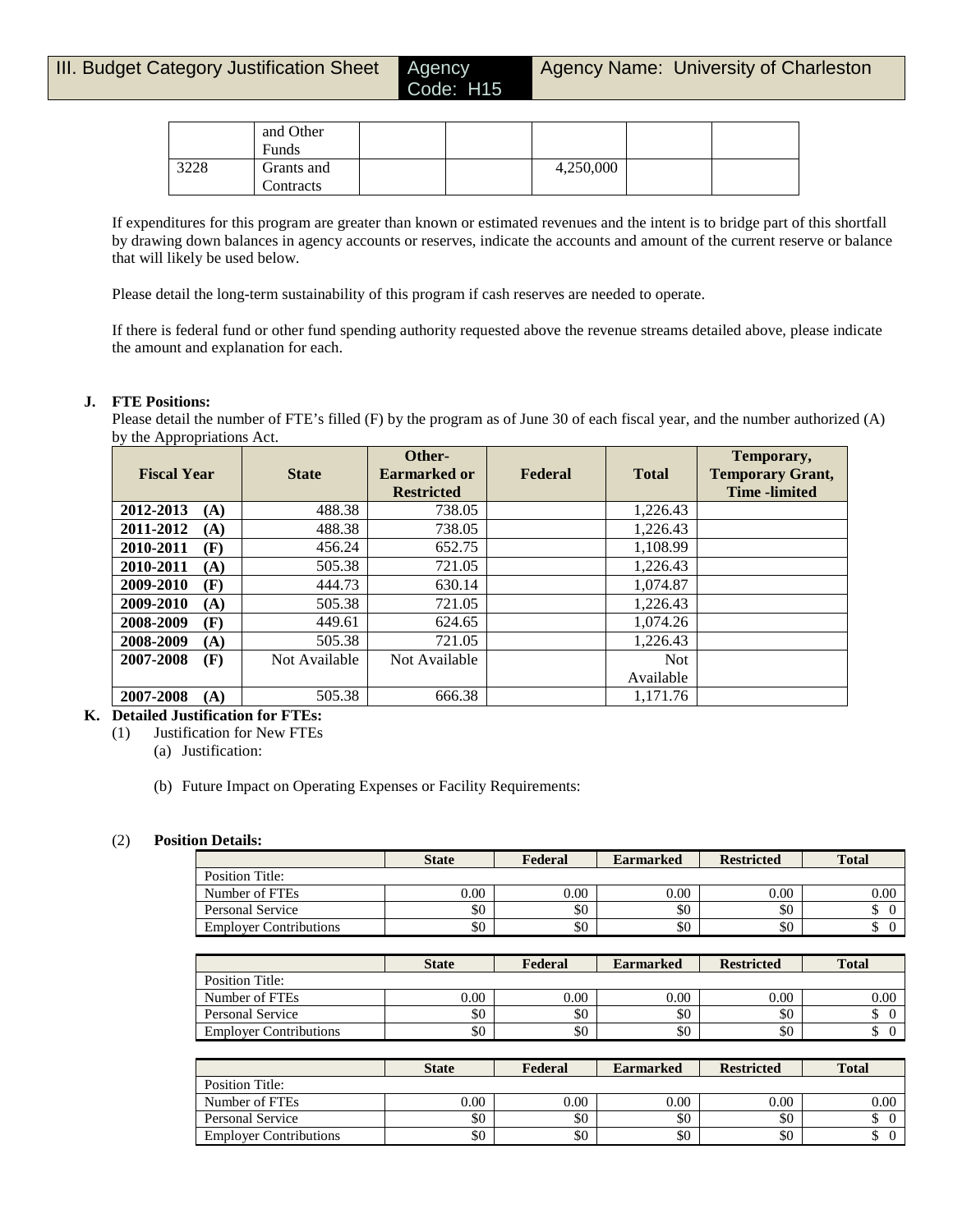### **A. Summary description of programs and how they relate to the mission of the agency:**

Includes self-supporting operations of the institution that exist to furnish a service to students for which a fee is charged that is related, although not necessarily equal to, the direct cost of the service. The fee must also be sufficient to fund future capital improvements. Examples would be residence halls, food services, student health services, intercollegiate athletics, bookstores and vending.

### **B. Budget Program Number and Name:**

II. Auxiliary Services

### **C. Agency Activity Number and Name:**

Note: If more than one activity maps to this program; provide all activity numbers, names, and approximate funding amounts.

| Activity | <b>Activity Name</b>         | State Non- | <b>State</b> | Federal | Other      | Total      |
|----------|------------------------------|------------|--------------|---------|------------|------------|
| Number   |                              | Recurring  | Recurring    |         |            |            |
| 384-391  | <b>Auxiliary Enterprises</b> |            |              |         | 42,250,000 | 42,250,000 |
|          |                              |            |              |         |            |            |
|          |                              |            |              |         |            |            |
|          |                              |            |              |         |            |            |
|          |                              |            |              |         |            |            |

#### **D. Performance Measures:**

Various Auxiliary Enterprises conduct periodic customer satisfaction surveys and/or meet with focus groups to assess quality of current services, appropriateness of those services, identify gaps or needed improvements. Outcomes are used for programmatic and budget planning.

#### **E. Program Interaction:**

To provide living and learning experiences that facilitates the personal, ethical, and intellectual growth and development of the student body, supporting also a sense of community and civic responsibility, the College makes available the necessary auxiliary services.

## **F. Change Management:**

The core mission of the College of Charleston, including providing adequate housing, food services, parking, and other auxiliary services, has not changed over the past five years.

#### **G. Detailed Funding Information:**

| FY 2012-13 Cost Estimates:      | <b>State</b><br><b>Non-Recurring</b> | <b>State</b><br>Recurring | Federal | <b>Other</b> | <b>Total</b>                    |
|---------------------------------|--------------------------------------|---------------------------|---------|--------------|---------------------------------|
| Number of FTEs*                 |                                      | 0.00                      | 0.00    | 103.75       | 103.75                          |
|                                 |                                      |                           |         |              |                                 |
| Personal Service                | \$0                                  | \$0                       | \$0     | \$7,354,259  | \$7,354,259                     |
| <b>Employer Contributions</b>   | \$0                                  | \$0                       | \$0     | \$1,637,815  | \$1,637,815                     |
|                                 |                                      |                           |         |              |                                 |
| Program/Case Services           | \$0                                  | \$0                       | \$0     | \$0          | $\begin{matrix} 0 \end{matrix}$ |
| Pass-Through Funds              | \$0                                  | \$0                       | \$0     | \$0          | $\updownarrow$ 0                |
| <b>Other Operating Expenses</b> | \$0                                  | \$0                       | \$0     | \$33,257,926 | \$33,257,926                    |
|                                 |                                      |                           |         |              |                                 |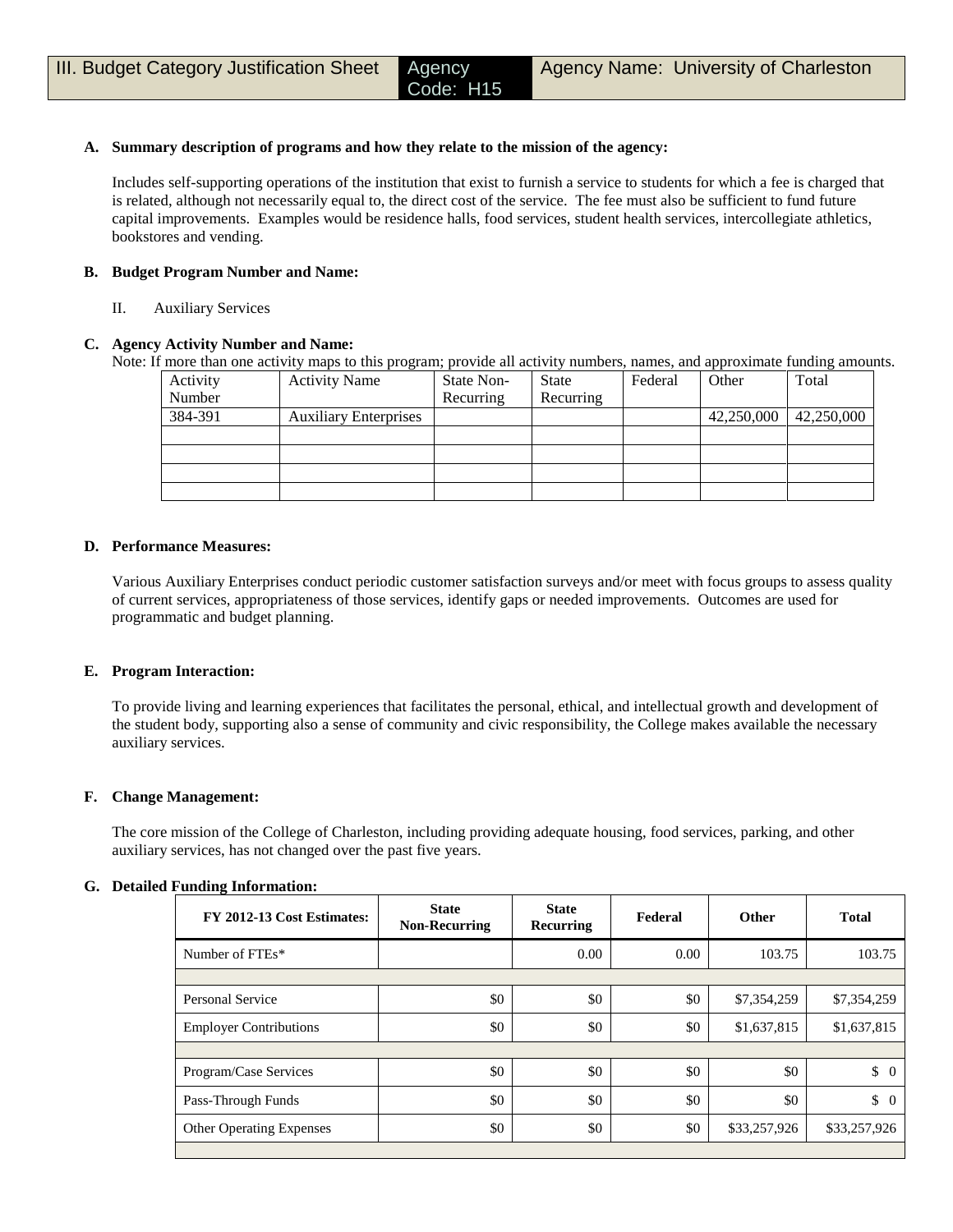| Total                                                                                        |  |  | $$42,250,000$ $$42,250,000$ |
|----------------------------------------------------------------------------------------------|--|--|-----------------------------|
| * If new FTEs are needed, please complete Section G (Detailed Justification for FTEs) below. |  |  |                             |

Is this budget category or program associated with a Capital Budget Priority? No If yes, state Capital Budget Priority Number and Project Name:.

Please List proviso numbers that relate to this budget category or programs funded by this category.

### **H. Changes to the Appropriation:**

Please explain any changes, to include re-alignments and funding or FTE increases requested in this year's appropriation, as detailed below:

Funding:

| Year          | State Non- | <b>State Recurring</b> | Federal | Other (Earmarked) |
|---------------|------------|------------------------|---------|-------------------|
|               | Recurring  |                        |         | or Restricted)    |
| 2011-2012 Act |            |                        |         | 41,000,000        |
| 2012-2013 Act |            |                        |         | 42,250,000        |
| Difference    |            |                        |         | 1.250,000         |
| % Difference  |            |                        |         | 3.0%              |

Explanation of Changes:

Annualization of basic operational costs.

#### **I. Revenue Estimates:**

Please detail Sources of revenue for this program, identified by SAP fund number if a live SCEIS agency or the STARS number if a STARS agency. If several sources remit to a single subfund that cannot be split by source and appropriation or program, provide an estimate of the revenue dedicated to this program.

| SAP Fund | Source       | General | Other        | Earmarked  | Restricted | Federal |
|----------|--------------|---------|--------------|------------|------------|---------|
| Number   | Name         | Fund    | <b>State</b> |            |            |         |
| 3116     | Auxiliary    |         |              | 14,250,000 |            |         |
| 4238     | Auxiliary    |         |              |            | 28,000,000 |         |
|          | Enterprises- |         |              |            |            |         |
|          | Restricted   |         |              |            |            |         |
|          |              |         |              |            |            |         |
|          |              |         |              |            |            |         |

If expenditures for this program are greater than known or estimated revenues and the intent is to bridge part of this shortfall by drawing down balances in agency accounts or reserves, indicate the accounts and amount of the current reserve or balance that will likely be used below.

Please detail the long-term sustainability of this program if cash reserves are needed to operate.

If there is federal fund or other fund spending authority requested above the revenue streams detailed above, please indicate the amount and explanation for each.

#### **J. FTE Positions:**

Please detail the number of FTE's filled (F) by the program as of June 30 of each fiscal year, and the number authorized (A) by the Appropriations Act.

| <b>Fiscal Year</b> | <b>State</b> | Other-<br>Earmarked or<br><b>Restricted</b> | Federal | <b>Total</b> | Temporary,<br><b>Temporary Grant,</b><br><b>Time</b> -limited |
|--------------------|--------------|---------------------------------------------|---------|--------------|---------------------------------------------------------------|
| 2012-2013<br>(A)   |              | 103.75                                      |         | 103.75       |                                                               |
| 2011-2012<br>(A)   |              | 103.75                                      |         | 103.75       |                                                               |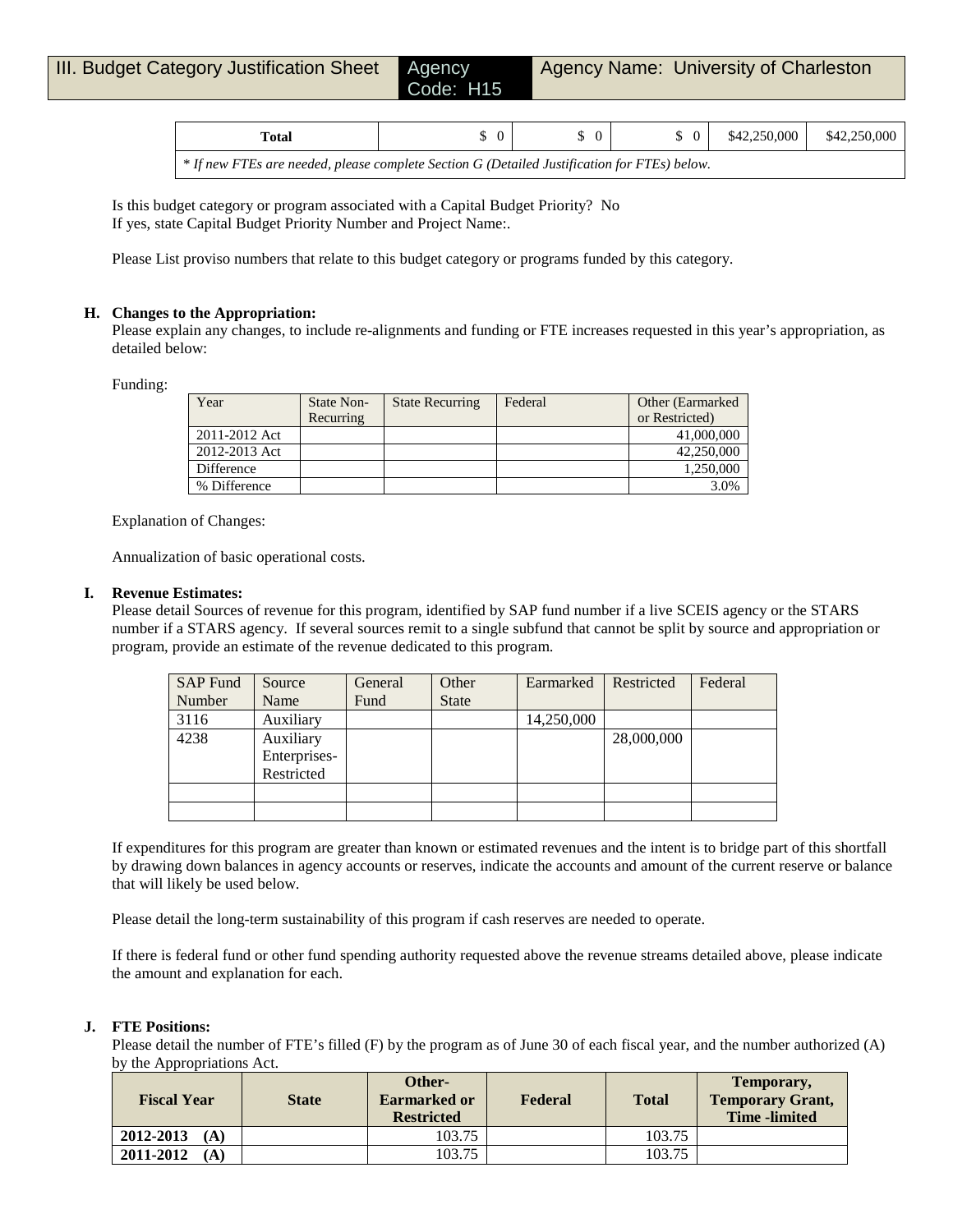Agency<br>Code: H15

Agency Name: University of Charleston

| 2010-2011<br>(F) | 93.92         | 93.92      |  |
|------------------|---------------|------------|--|
| 2010-2011<br>(A) | 103.75        | 103.75     |  |
| 2009-2010<br>(F) | 90.67         | 90.67      |  |
| 2009-2010<br>(A) | 103.75        | 103.75     |  |
| 2008-2009<br>(F) | 89.88         | 89.88      |  |
| 2008-2009<br>(A) | 103.75        | 103.75     |  |
| 2007-2008<br>(F) | Not Available | <b>Not</b> |  |
|                  |               | Available  |  |
| 2007-2008<br>(A) | 103.75        | 103.75     |  |

# **K. Detailed Justification for FTEs:**

(1) Justification for New FTEs

(a) Justification:

(b) Future Impact on Operating Expenses or Facility Requirements:

# (2) **Position Details:**

|                               | <b>State</b> | Federal | <b>Earmarked</b> | <b>Restricted</b> | <b>Total</b> |
|-------------------------------|--------------|---------|------------------|-------------------|--------------|
| Position Title:               |              |         |                  |                   |              |
| Number of FTEs                | $0.00\,$     | 0.00    | 0.00             | $0.00\,$          | 0.00         |
| <b>Personal Service</b>       | \$0          | \$0     | \$0              | \$0               |              |
| <b>Employer Contributions</b> | \$0          | \$0     | \$0              | \$0               |              |

|                               | <b>State</b> | Federal | <b>Earmarked</b> | <b>Restricted</b> | <b>Total</b> |
|-------------------------------|--------------|---------|------------------|-------------------|--------------|
| Position Title:               |              |         |                  |                   |              |
| Number of FTEs                | 0.00         | 0.00    | 0.00             | 0.00              | 0.00         |
| Personal Service              | \$0          | \$0     | \$0              | \$0               | ◡            |
| <b>Employer Contributions</b> | \$0          | \$0     | \$0              | \$0               | Φ            |

|                               | <b>State</b> | Federal | <b>Earmarked</b> | <b>Restricted</b> | <b>Total</b> |
|-------------------------------|--------------|---------|------------------|-------------------|--------------|
| Position Title:               |              |         |                  |                   |              |
| Number of FTEs                | 0.00         | 0.00    | 0.00             | 0.00              | 0.00         |
| Personal Service              | \$0          | \$0     | \$0              | \$0               | ◡            |
| <b>Employer Contributions</b> | \$0          | \$0     | \$0              | \$0               | ◡            |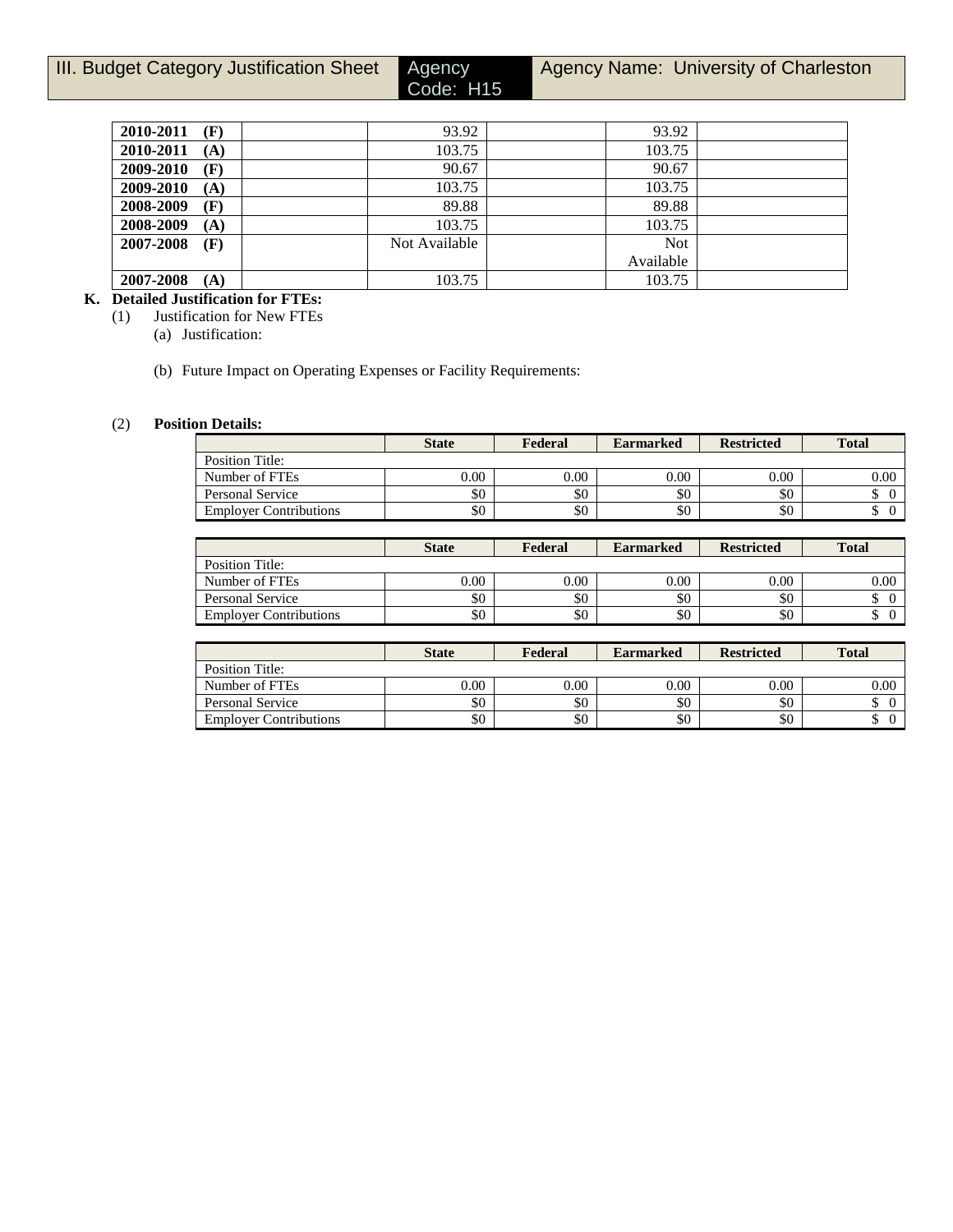- **A. Project Name:** Rita Hollings Science Center Renovation
- **B. Project Approval:** H15-PG-9647-Rita Hollings Science Center Renovation
- **C. Statement of Need:** The proposed project will provide for the complete renovation of the Rita Hollings Science Center, which houses Geology, Biology, Physics, and Psychology. Built in 1974 and expanded and renovated in 1987, the facility was built to accommodate a student body of 5,000 students. With its population at over 10,000 today, the need for modern and additional space is evident. With this proposed renovation, the College will be able to consolidate its teaching locations, which are currently spread across several buildings. As of Fall 2010, there were 1,576 declared majors within the School of Science and Mathematics, which represents 23% of the total student population. During the same time, 14,740 students enrolled in courses (duplicated headcount), which represents 27% of total student course enrollment.

## **D. Agency Activity Number and Name:**

Note: If more than one activity maps to this project provide all activity numbers, names, and approximate funding amounts.

| <b>Activity</b><br><b>Number</b> | <b>Activity Name</b> | <b>State Non-</b><br>Recurring<br><b>Funds</b> | <b>State</b><br>Recurring<br><b>Funds</b> | Federal<br><b>Funds</b> | Other Funds Total Funds |              |
|----------------------------------|----------------------|------------------------------------------------|-------------------------------------------|-------------------------|-------------------------|--------------|
| 372                              | Instruction          | \$41,000,000                                   |                                           |                         |                         | \$41,000,000 |
|                                  |                      |                                                |                                           |                         |                         | \$0          |
|                                  |                      |                                                |                                           |                         |                         | \$0          |
|                                  |                      |                                                |                                           |                         |                         | \$0          |
|                                  |                      |                                                |                                           |                         |                         | \$0          |

## **Project Description:**

Note: In addition to a basic description, include whether or not this is a capital or non-capital project. If non-capital, explain how this non-recurring appropriation will be spent on non-recurring activities.

External studies and reviews have revealed the poor quality of the facility, which has a critical and negative impact on programs. Problems identified in previous reports include leaking roofs, mold and mildew, and poorly-operating HVAC systems. The facility also has serious air systems problems, which include: inadequate make-up air, re-entrainment of exhaust effluent, and pressurization problems. With the complete renovation and expansion, health and safety issues will be resolved. This is a capital project.

## **E. Funding**

Total New Request: \$41,000,000 Previously Approved Funds: \$0 Expenditures to Date: \$0

Identify the source(s) of funds for this appropriation (general fund, surplus, federal funding, local match, etc.): General funds or CIB.

## **F. Justification for additional future operating costs:**

Will additional annual operating costs be absorbed into your existing budget? If so, what resources will lose funding to facilitate this? No

If not, will additional funds be needed in the future? No

Identify the source of additional funds: N/A

| Year | Capital | Operating | Total | State;    | General;  | Federal | Other       | Use of             | Additional  |
|------|---------|-----------|-------|-----------|-----------|---------|-------------|--------------------|-------------|
|      |         |           |       | Non-      | Recurring |         | (Earmarked/ | <b>Current FTE</b> | <b>FTEs</b> |
|      |         |           |       | Recurring |           |         | Restricted) |                    | needed      |
|      |         |           |       |           |           |         |             |                    |             |
|      |         |           |       |           |           |         |             |                    |             |
|      |         |           |       |           |           |         |             |                    |             |
|      |         |           |       |           |           |         |             |                    |             |
|      |         |           |       |           |           |         |             |                    |             |
| $6+$ |         |           |       |           |           |         |             |                    |             |

Detail the lifecycle cost of the funded project below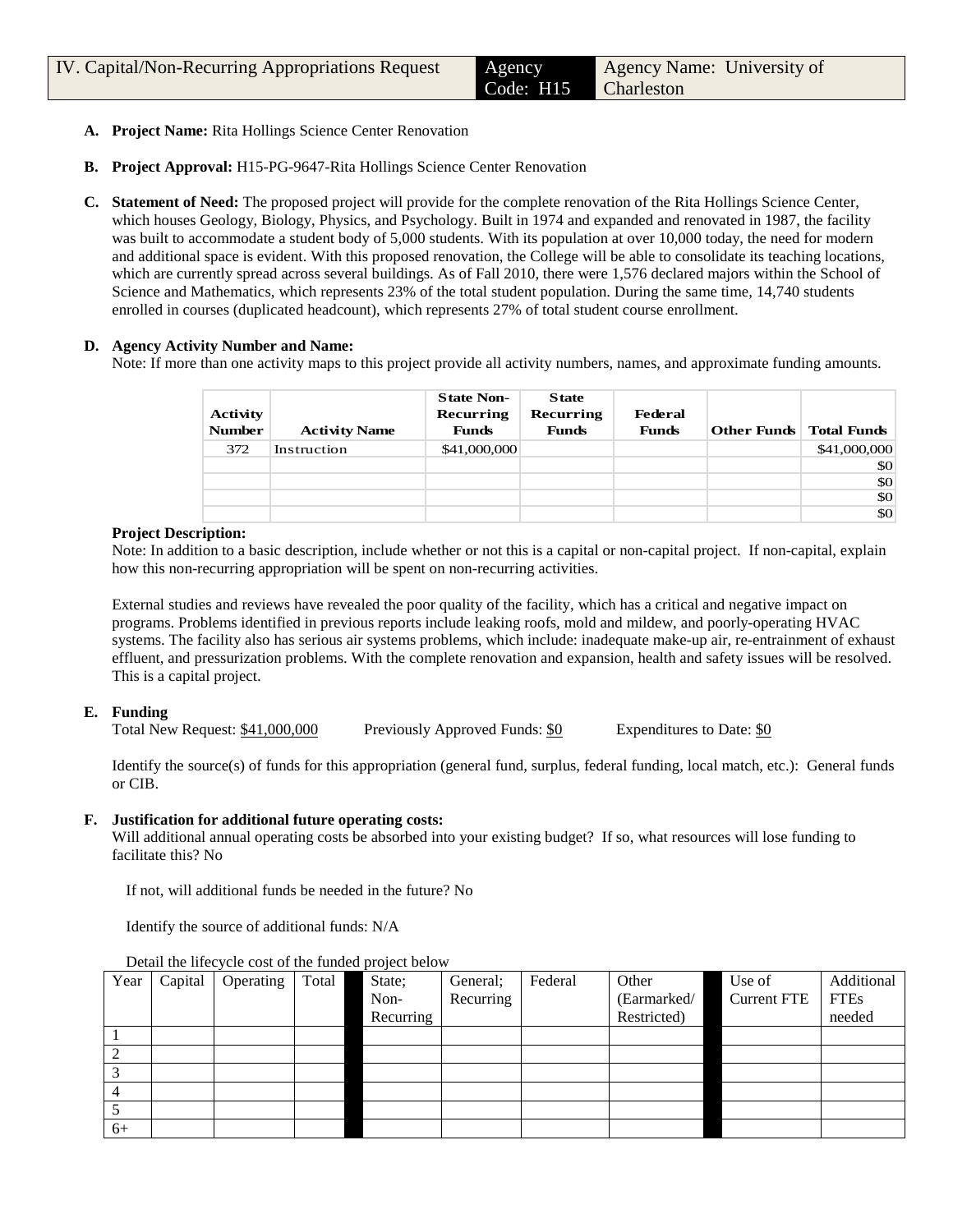| V. Proviso Justification Form | Code            | <b>Agency Agency Name: University of Charleston</b> |
|-------------------------------|-----------------|-----------------------------------------------------|
|                               | H <sub>15</sub> | N/A                                                 |

## **A. Proviso Number**

Using the renumbered 2012-13 proviso base provided on the OSB website indicate the proviso number *(If new indicate "New #1","New #2", etc.)*:

# **B. Appropriation**

Related budget category, program, or non-recurring reques (*Leave blank if not associated with funding priority)*:

## **C. Agency Interest**

Is this proviso agency-specific, a general proviso that affects the agency, or a proviso from another agency's section that has had consequences?

# **D. Action**

*(*Indicate Keep, Amend, Delete, or Add):

# **E. Title**

Descriptive Proviso Title:

## **F. Summary**

Summary of Existing or New Proviso:

# **G. Explanation of Amendment to/or Deletion of Existing Proviso**

(If request to delete proviso is due to codification, note the section of the Code of Laws where the language has been codified):

## **H. Explanation of how this proviso directs the expenditure or appropriation of funds, and why this direction is necessary**

## **I. Justification** Refer to the instructions for the correct question to answer in this space, based on the action you selected

**J. Fiscal Impact (Include impact on each source of funds – state, federal, and other)**

# **K. Text of New Proviso with Underline or Entire Existing Proviso Text with Strikeover and Underline**

*(INSERT PROVISO FROM FY 2012-13 RENUMBERED PROVISO BASE HERE)*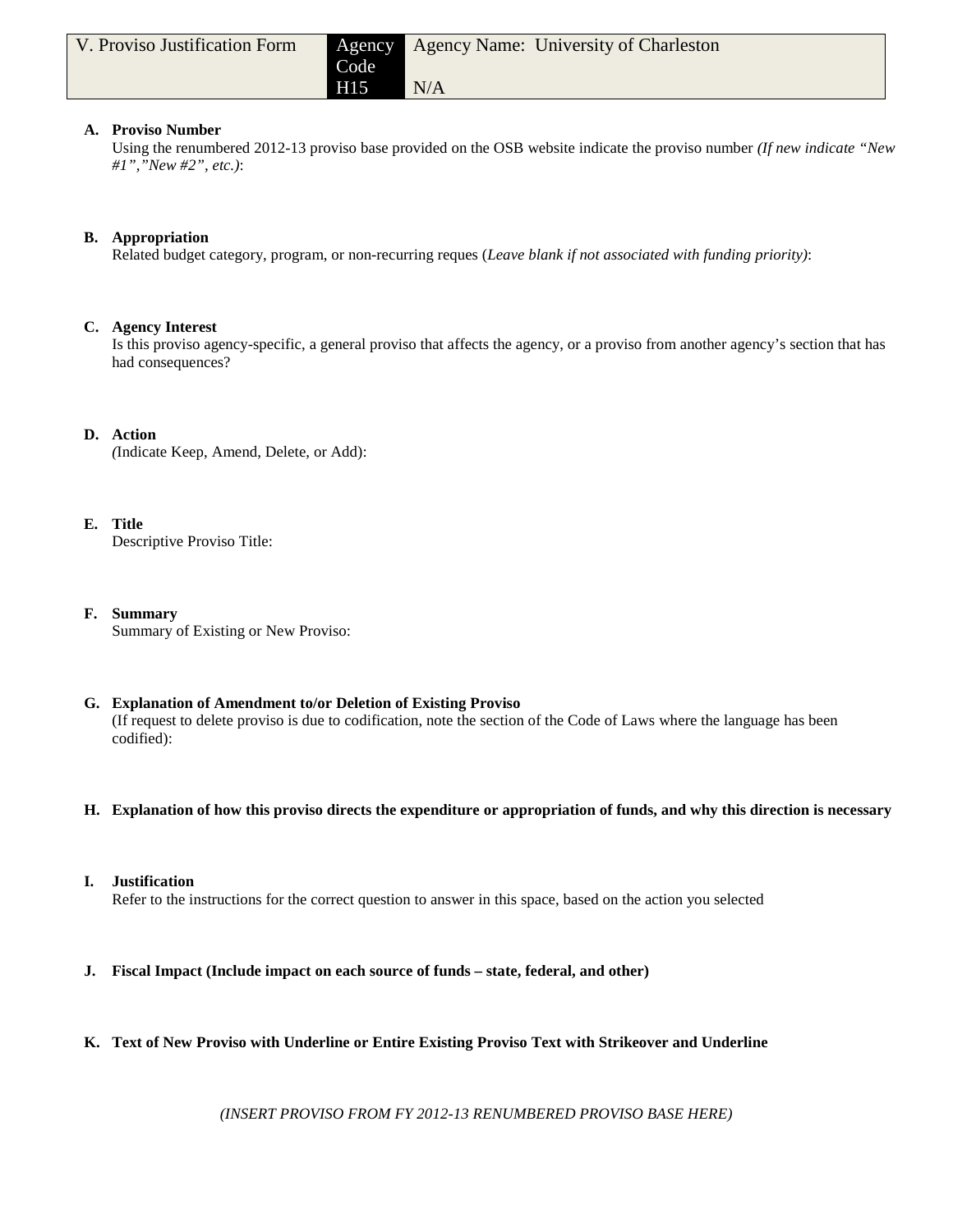|                        | FY 2012-13 Agency Budget Request  | <b>Agency</b><br>Code H15 |                                                                                                                                                                                                                                                                                                    | <b>Agency Name: University of Charleston</b> |
|------------------------|-----------------------------------|---------------------------|----------------------------------------------------------------------------------------------------------------------------------------------------------------------------------------------------------------------------------------------------------------------------------------------------|----------------------------------------------|
|                        | <b>Federal Aid Justification:</b> |                           |                                                                                                                                                                                                                                                                                                    | $\mathbf{0}$                                 |
|                        |                                   |                           | Note: Federal Aid Justification does not include research nor financial aid dollars which are excluded under the Federal and Other Funds Oversight Act #28.<br>Additional detailed information on our federal grant funding can be found as part of the A133 audit on the State Auditor's website. |                                              |
| Summary                |                                   |                           |                                                                                                                                                                                                                                                                                                    |                                              |
| Award Title            | <b>Training Grants</b>            |                           |                                                                                                                                                                                                                                                                                                    |                                              |
| CFDA Number/Title      | (XX.XXX) Other CFDA               |                           | If "Other", identify:                                                                                                                                                                                                                                                                              | Various                                      |
| Award Number (Federal) |                                   | <b>Start Date</b>         | <b>Federal Agency</b>                                                                                                                                                                                                                                                                              |                                              |
| Award Number (State)   |                                   | End Date                  | <b>Federal Subagency</b>                                                                                                                                                                                                                                                                           |                                              |
| <b>Award Period</b>    |                                   |                           | If "Other", explain:                                                                                                                                                                                                                                                                               |                                              |
|                        |                                   |                           |                                                                                                                                                                                                                                                                                                    |                                              |

#### **Financial**

entities, and how will funds be distributed?

| <b>Total Award Amount</b>                                                                                                                                                                                                       | 131,111.00                                                                 | Amount Available in FY 2012-13                                        |                                                                                                                                                   |
|---------------------------------------------------------------------------------------------------------------------------------------------------------------------------------------------------------------------------------|----------------------------------------------------------------------------|-----------------------------------------------------------------------|---------------------------------------------------------------------------------------------------------------------------------------------------|
| State Match Required?                                                                                                                                                                                                           | <b>No</b>                                                                  | If "Yes", describe, and provide SAP Fund Number(s) of funding sources |                                                                                                                                                   |
| Local Match Required?                                                                                                                                                                                                           | <b>No</b>                                                                  | If "Yes", describe                                                    |                                                                                                                                                   |
| Assistance Type                                                                                                                                                                                                                 | <b>Project Grant</b>                                                       | If "Other", explain                                                   |                                                                                                                                                   |
|                                                                                                                                                                                                                                 | Is administrative and/or indirect cost recovery permitted? If so, explain: |                                                                       | Yes, in most instances. If allowed and award is <\$200K, the I/C is retained by the College; if >\$200K, the I/C is remitted to the General Fund. |
| $\sim$ . The state of the state of the state of the state of the state of the state of the state of the state of the state of the state of the state of the state of the state of the state of the state of the state of the st | Will funds be passed-through to other entities? If so, what types of       | No.                                                                   |                                                                                                                                                   |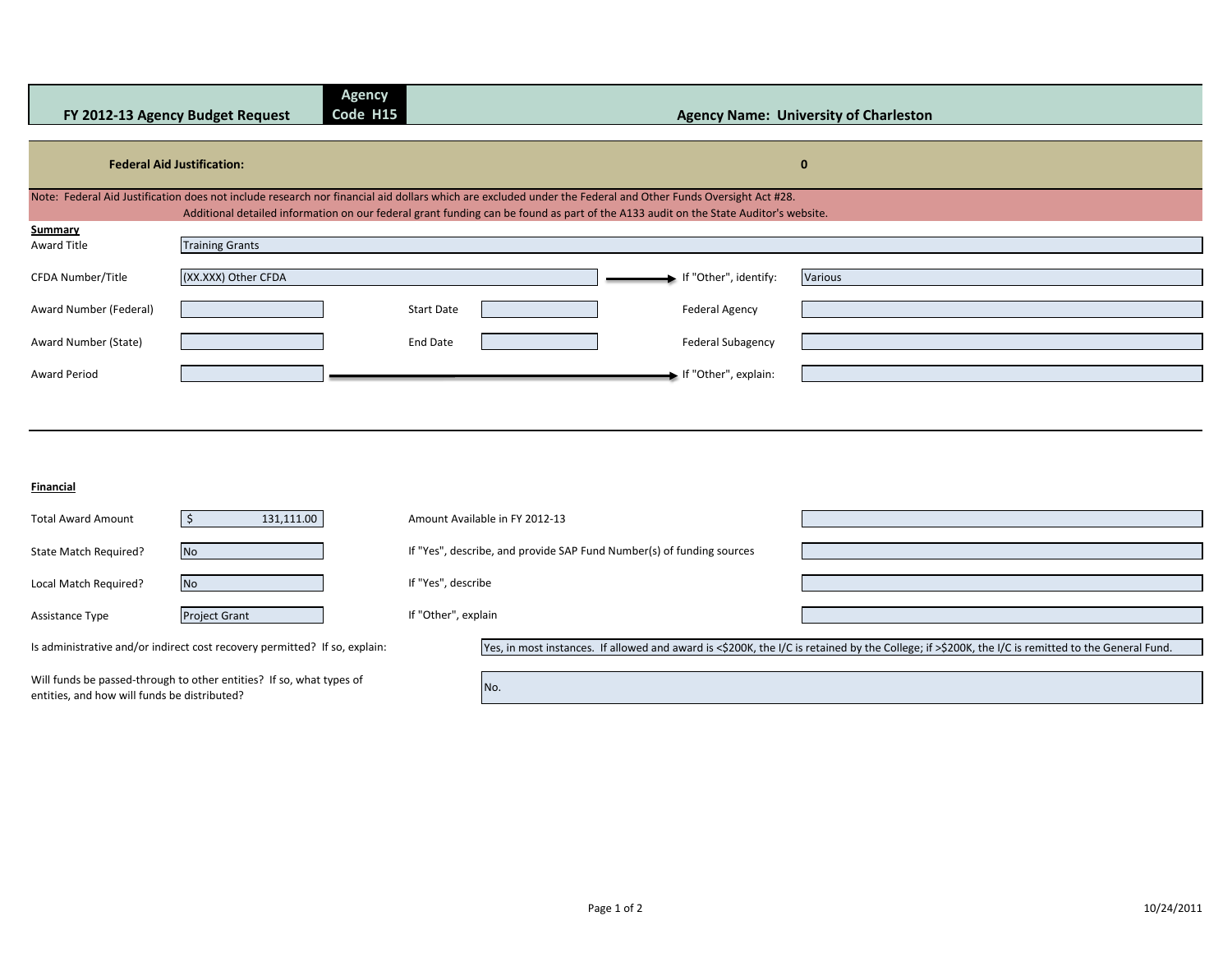| $\mathbf{C}$ - $\mathbf{C}$<br>Code H15<br>FY 2012-13 Agency Budget Request                                                                       | <b>Agency Name: University of Charleston</b> |
|---------------------------------------------------------------------------------------------------------------------------------------------------|----------------------------------------------|
|                                                                                                                                                   |                                              |
| <b>Federal Aid Justification:</b>                                                                                                                 | $\mathbf{0}$                                 |
| Questions                                                                                                                                         |                                              |
| How is the use of these funds essential to your agency's mission?                                                                                 |                                              |
| The funds provide opportunities for outreach and development of an enhanced college experience for faculty, students, and the external community. |                                              |
|                                                                                                                                                   |                                              |

What budgetary, compliance, and programmatic obligations will the state incur (now or in the future) through the receipt of these funds?

**Agency** 

None.

What outcome and/or performance measures will you track and/or report on in association with this award?

Grants are awarded on the assumption of providing a service or outcome. As a condition of compliance, these outcomes are reported by the principal investigators to the awarding entity.

What is the name and title of the individual in your agency who is responsible for the success of this program?

Various based on individual award.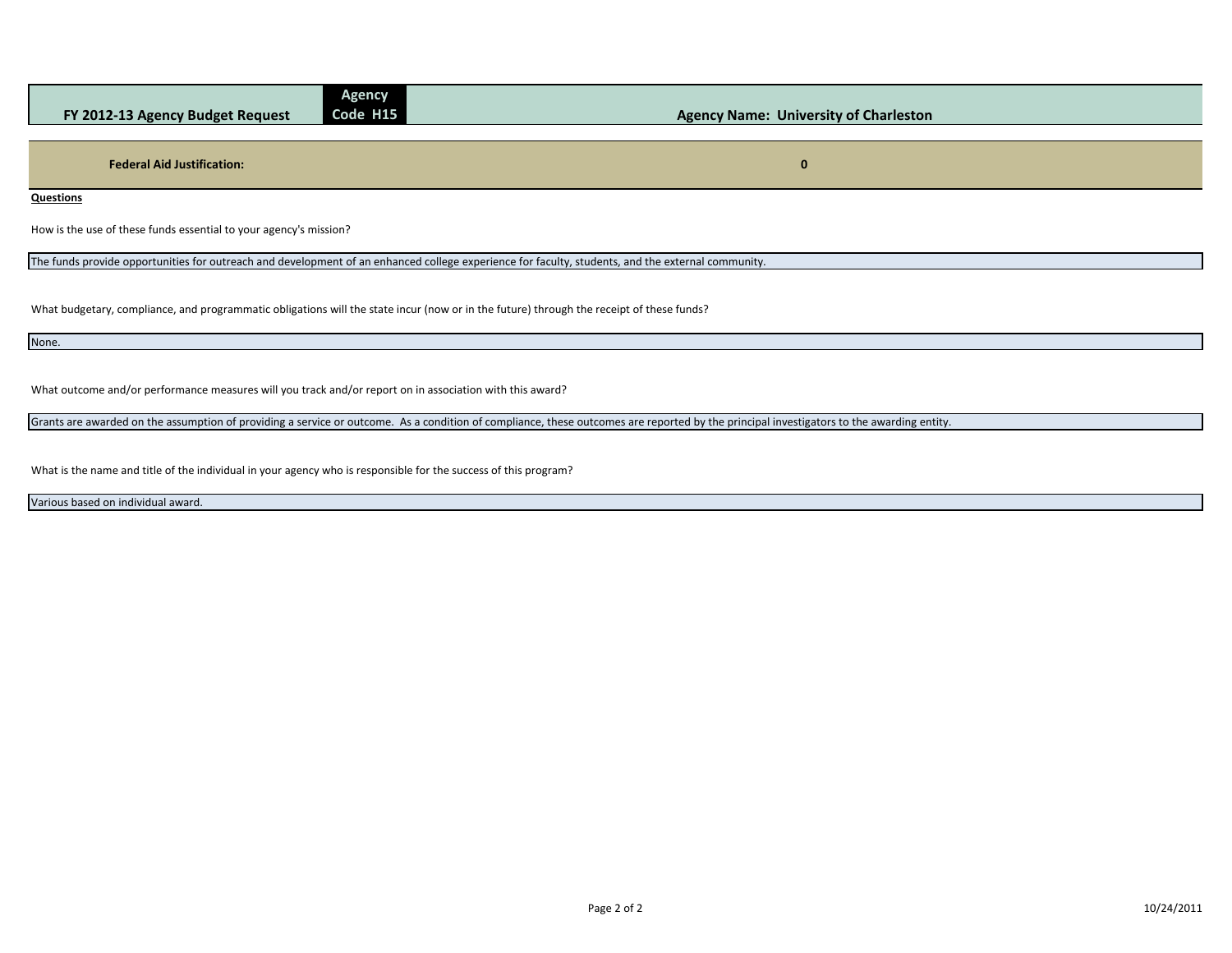|                        | FY 2012-13 Agency Budget Request | <b>Agency</b><br>Code H15 |                                                                                                                                                                                                                                                                                                    | <b>Agency Name: University of Charleston</b> |
|------------------------|----------------------------------|---------------------------|----------------------------------------------------------------------------------------------------------------------------------------------------------------------------------------------------------------------------------------------------------------------------------------------------|----------------------------------------------|
|                        | <b>Federal Aid Justification</b> |                           |                                                                                                                                                                                                                                                                                                    | $\mathbf{0}$                                 |
|                        |                                  |                           | Note: Federal Aid Justification does not include research nor financial aid dollars which are excluded under the Federal and Other Funds Oversight Act #28.<br>Additional detailed information on our federal grant funding can be found as part of the A133 audit on the State Auditor's website. |                                              |
| Summary                |                                  |                           |                                                                                                                                                                                                                                                                                                    |                                              |
| Award Title            | <b>Public Service Grants</b>     |                           |                                                                                                                                                                                                                                                                                                    |                                              |
| CFDA Number/Title      | (XX.XXX) Other CFDA              |                           | If "Other", identify:                                                                                                                                                                                                                                                                              | Various                                      |
| Award Number (Federal) |                                  | <b>Start Date</b>         | <b>Federal Agency</b>                                                                                                                                                                                                                                                                              |                                              |
| Award Number (State)   |                                  | End Date                  | <b>Federal Subagency</b>                                                                                                                                                                                                                                                                           |                                              |
| Award Period           |                                  |                           | If "Other", explain:                                                                                                                                                                                                                                                                               |                                              |
|                        |                                  |                           |                                                                                                                                                                                                                                                                                                    |                                              |

#### **Financial**

entities, and how will funds be distributed?

| <b>Total Award Amount</b>                                                                                                                                                                                                       | 722,068.00                                                                 | Amount Available in FY 2012-13                                        |                                                                                                                                                   |
|---------------------------------------------------------------------------------------------------------------------------------------------------------------------------------------------------------------------------------|----------------------------------------------------------------------------|-----------------------------------------------------------------------|---------------------------------------------------------------------------------------------------------------------------------------------------|
| State Match Required?                                                                                                                                                                                                           | <b>No</b>                                                                  | If "Yes", describe, and provide SAP Fund Number(s) of funding sources |                                                                                                                                                   |
| Local Match Required?                                                                                                                                                                                                           | <b>No</b>                                                                  | If "Yes", describe                                                    |                                                                                                                                                   |
| Assistance Type                                                                                                                                                                                                                 | <b>Project Grant</b>                                                       | If "Other", explain                                                   |                                                                                                                                                   |
|                                                                                                                                                                                                                                 | Is administrative and/or indirect cost recovery permitted? If so, explain: |                                                                       | Yes, in most instances. If allowed and award is <\$200K, the I/C is retained by the College; if >\$200K, the I/C is remitted to the General Fund. |
| $\sim$ . The state of the state of the state of the state of the state of the state of the state of the state of the state of the state of the state of the state of the state of the state of the state of the state of the st | Will funds be passed-through to other entities? If so, what types of       | No.                                                                   |                                                                                                                                                   |